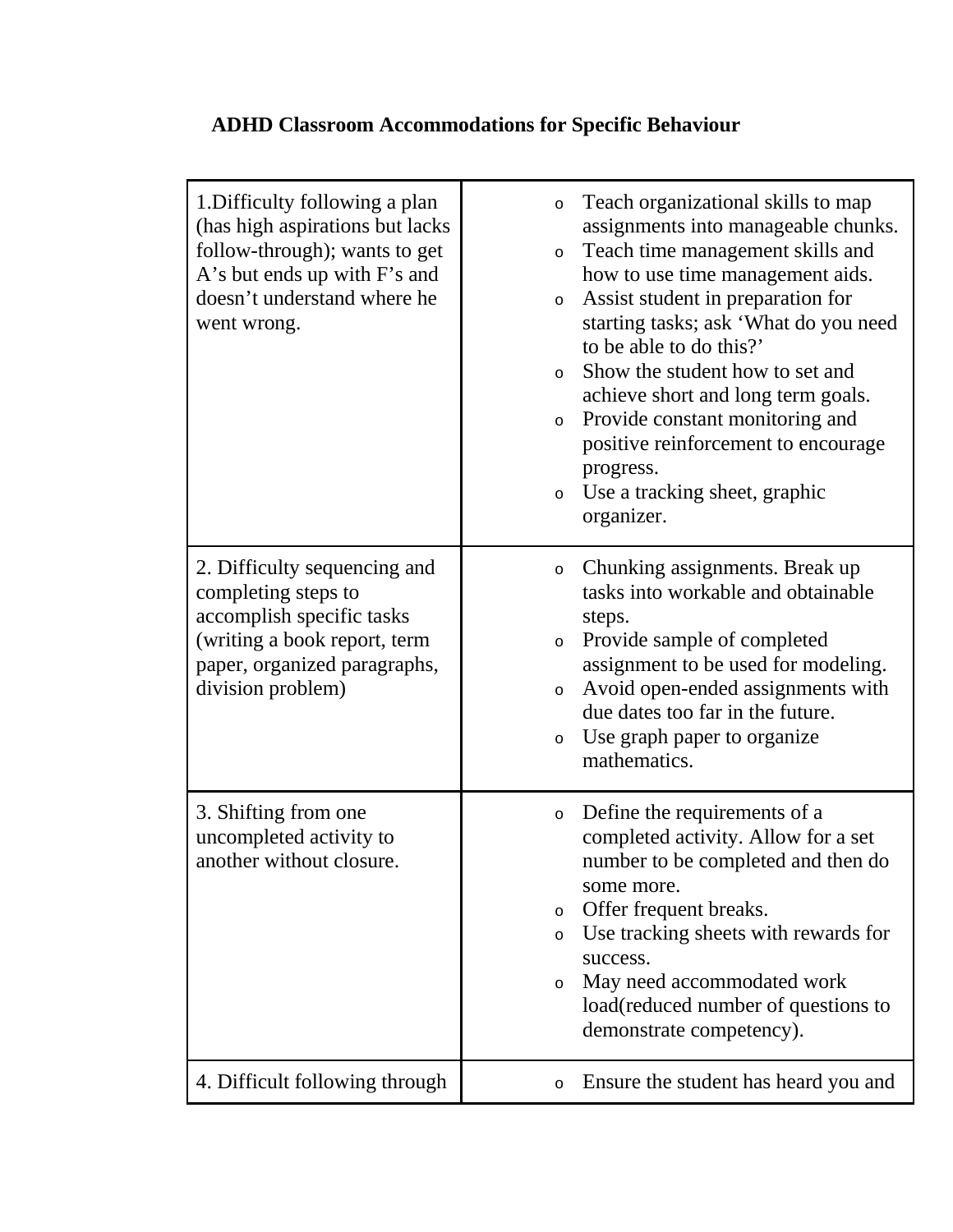| on instructions from others.                                | you have his attention before giving<br>directions.<br>Use visual, non-verbal, gesturing cues<br>$\circ$<br>to alert student.<br>Use a multi-sensory approach with<br>O<br>both visual an oral instructions.<br>Rephrase and repeat information.<br>$\circ$<br>Allow time for processing.<br>Give one instruction at a time.<br>$\circ$<br>Quietly repeat instructions to the<br>student after they have been given to<br>the rest of the class.<br>Check for understanding by having<br>$\circ$<br>the student repeat the directions.<br>Make sure the classroom is quiet<br>$\circ$<br>when giving the instructions to aid in<br>hearing. |
|-------------------------------------------------------------|---------------------------------------------------------------------------------------------------------------------------------------------------------------------------------------------------------------------------------------------------------------------------------------------------------------------------------------------------------------------------------------------------------------------------------------------------------------------------------------------------------------------------------------------------------------------------------------------------------------------------------------------|
| 5. Difficulty prioritizing from<br>most to least important. | Teach skills on how to decide the<br>$\circ$<br>most important to the least.<br>Provide a model to help the students.<br>O<br>Have a model posted and refer to it<br>$\circ$<br>often as a guide.                                                                                                                                                                                                                                                                                                                                                                                                                                           |
| 6. Difficulty sustaining effort<br>and accuracy over time.  | Reduce the number of expectations,<br>$\circ$<br>assignment length and strive for<br>quality not quantity.<br>Praise for success.<br>$\circ$<br>Increase the frequency of positive<br>O<br>reinforcements (Catch the student<br>doing something right and praise him<br>for his efforts).                                                                                                                                                                                                                                                                                                                                                   |
| 7. Difficulty completing<br>assignments.                    | Teach project management skills.<br>O<br>List, post and discuss all the<br>necessary steps to complete each<br>assignment.<br>Reduce the assignment to manageable<br>$\circ$<br>sections with specific due dates.<br>Monitor closely and make frequent<br>O                                                                                                                                                                                                                                                                                                                                                                                 |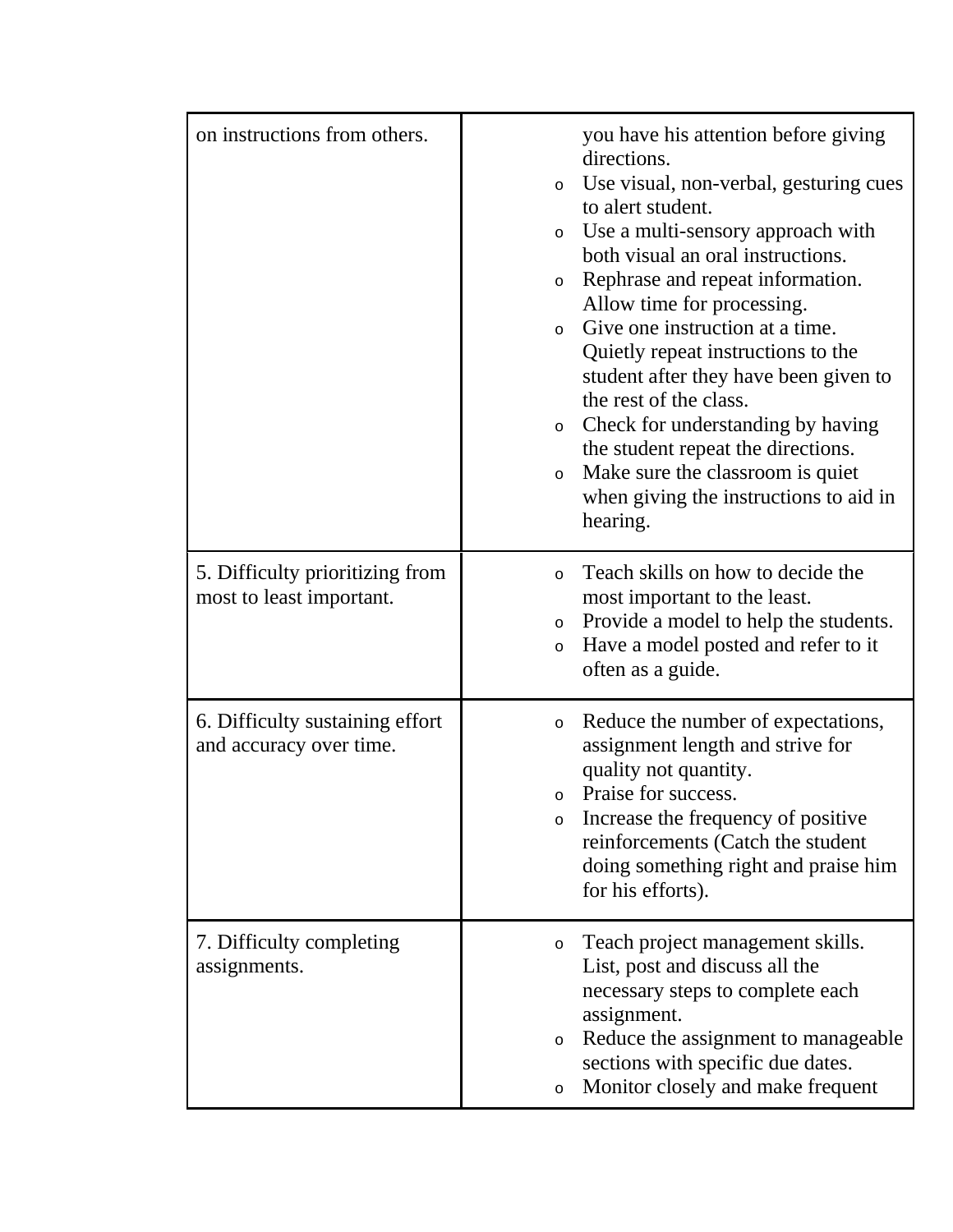|                                                      | checks for progress towards work/<br>assignment completion.<br>Encourage the student to have a<br>O<br>'study buddy'.<br>Provide notes and guides for<br>O<br>assignments.<br>Use visual checklists.<br>$\circ$<br>Provide extended time limits on<br>$\circ$<br>projects and assignments.                                                                                                                                                                                                                                                                                                                                                                                                          |
|------------------------------------------------------|-----------------------------------------------------------------------------------------------------------------------------------------------------------------------------------------------------------------------------------------------------------------------------------------------------------------------------------------------------------------------------------------------------------------------------------------------------------------------------------------------------------------------------------------------------------------------------------------------------------------------------------------------------------------------------------------------------|
| 8. Difficulty with any task<br>that requires memory. | Use manipulatives, models, taped<br>O<br>books, graphics to enhance memory.<br>Teach memory techniques as a study<br>$\circ$<br>strategy (mnemonics, visualizations,<br>oral rehearsal, numerous repetitions)<br>Provide models to study.<br>$\circ$<br>Use technical aids such as a<br>$\circ$<br>calculator, computer or tape recorder.<br>Allow time for processing and<br>$\circ$<br>memory retrieval.                                                                                                                                                                                                                                                                                          |
| 9. Difficulty with test taking.                      | Allow extra time for testing.<br>O<br>Teach test taking skills and strategies.<br>$\circ$<br>Use alternative test formats such as<br>$\circ$<br>oral or with assistive devices like<br>voice to text computer software. Use<br>calculator and reference chart.<br>Use clear readable and uncluttered<br>O<br>test forms. Use test format that the<br>student is most comfortable. Allow<br>ample space for the student to<br>respond (he may draw his answer<br>first). Consider using lined paper for<br>exams or short answer tests.<br>Use graph paper for mathematics and<br>O<br>space the questions.<br>Use a scribe.<br>$\circ$<br>Write in a quiet room free of<br>$\circ$<br>distractions. |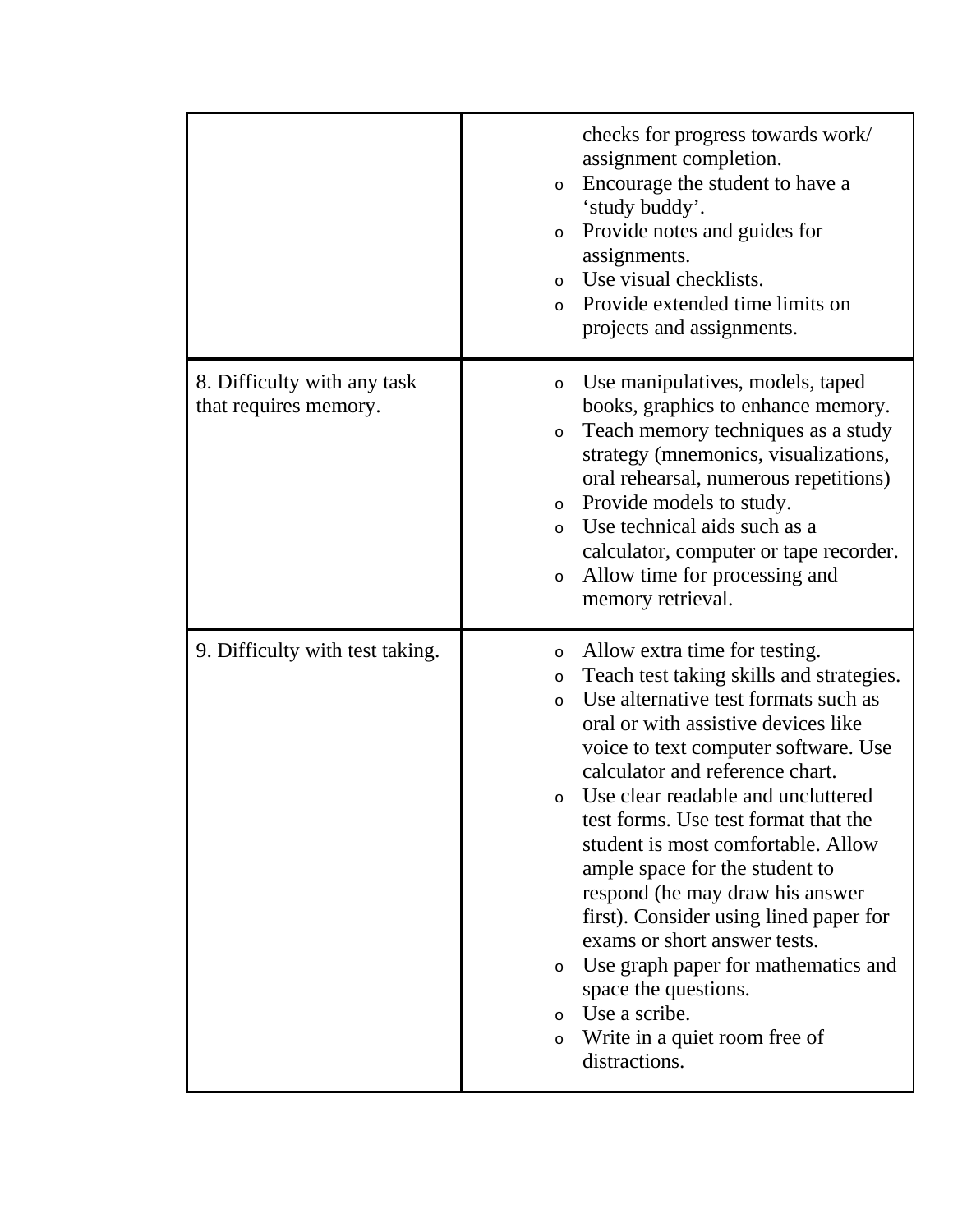| 10. Confusion with non-<br>verbal cues. (misreads body<br>language)                                                                         | Demonstrate what a non-verbal cue<br>$\circ$<br>is. You must use direct teaching<br>strategies (tell the student). You may<br>have to repeat it many times.<br>Modeling and observing best<br>$\circ$<br>practices will do more for student<br>understanding of how to behave.<br>Students learn from what they<br>observe, not from what they hear.<br>Do not embarrass the student for<br>$\circ$<br>missing the cue, but set him up for<br>success the next time.                                                                                                                                                                                                                                                                                                                                                     |
|---------------------------------------------------------------------------------------------------------------------------------------------|--------------------------------------------------------------------------------------------------------------------------------------------------------------------------------------------------------------------------------------------------------------------------------------------------------------------------------------------------------------------------------------------------------------------------------------------------------------------------------------------------------------------------------------------------------------------------------------------------------------------------------------------------------------------------------------------------------------------------------------------------------------------------------------------------------------------------|
| 11. Confusion with written<br>material. (difficulty finding<br>the main idea from a<br>paragraph, spends too much<br>time on minor details) | Provide the student with a copy of the<br>$\circ$<br>teacher's notes and a copy of the<br>reading material with the main ideas<br>highlighted.<br>Show the student how to prepare an<br>$\circ$<br>outline of the important points from<br>the reading material.<br>Teach outlining, main-idea/ details<br>$\circ$<br>concept.<br>Provide tape of text/chapter.<br>$\circ$<br>Provide student with a copy of<br>$\circ$<br>presentation notes.<br>Allow peers to share carbon-copy<br>$\circ$<br>notes from presentation or copied<br>from board.<br>Provide framed outlines of<br>O<br>presentations or lessons for student to<br>use and fill in during lesson. Use<br>visual and auditory cues so emphasize<br>important information.<br>Teach and emphasize key words, and<br>$\circ$<br>how to harvest information. |
| 12. Difficulty sustaining<br>attention to tasks or activities                                                                               | Reduce external stimuli. Keep the<br>$\circ$<br>number of visual distraction at the                                                                                                                                                                                                                                                                                                                                                                                                                                                                                                                                                                                                                                                                                                                                      |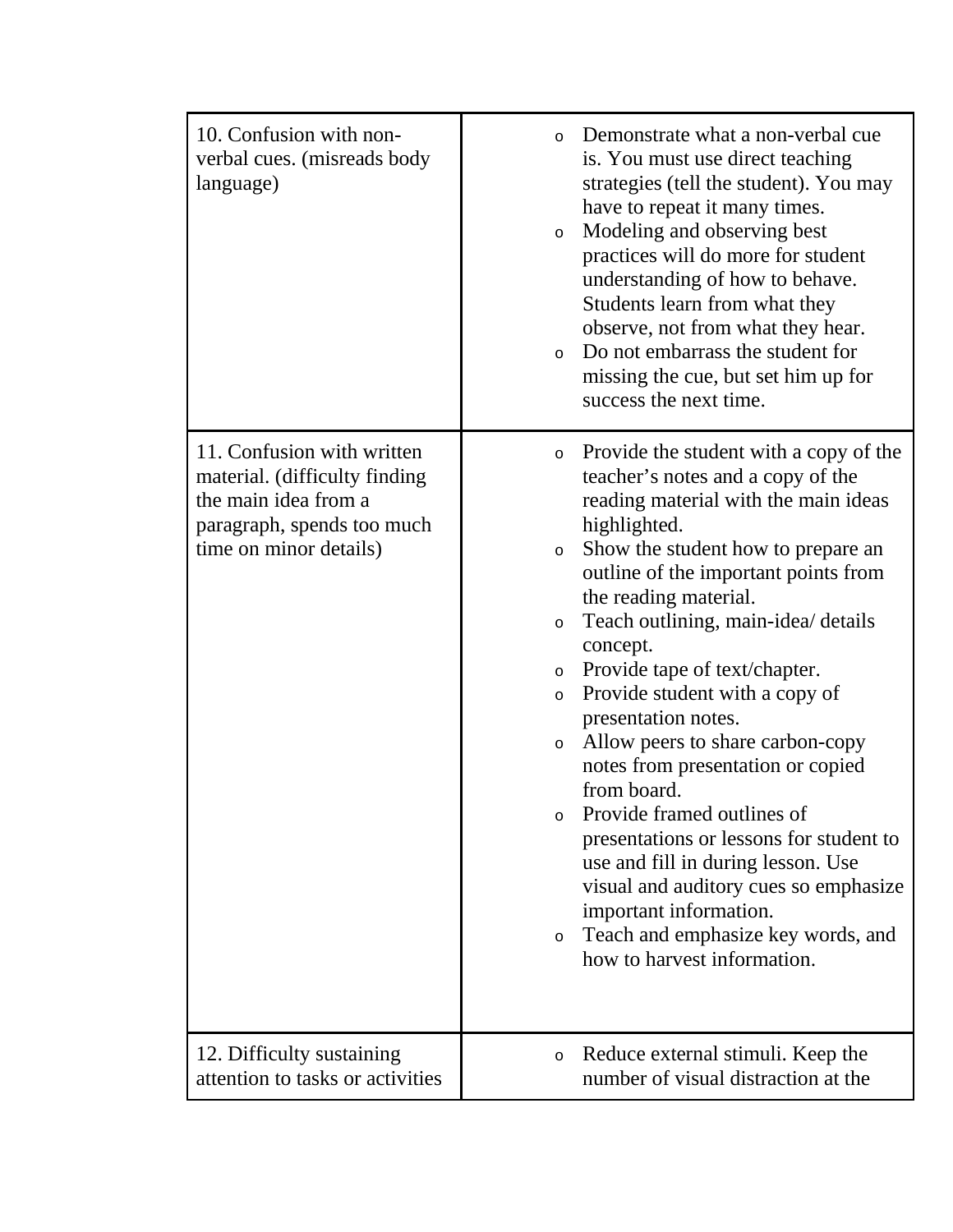| (easily distracted by external<br>stimuli).<br>Apparent inattention<br>(underachievement,<br>daydreaming, spaced out)                                                                                                                                                                                                                                               | front of the class to a minimum.<br>Cue student before giving directions.<br>$\circ$<br>Ask student to repeat instructions to<br>$\circ$<br>confirm comprehension.<br>Attempt to actively involve student in<br>$\circ$<br>lesson (co-operative learning)<br>Dramatize information.<br>$\circ$<br>Reward attention. Break activities and<br>$\circ$<br>lessons into small units. Change<br>teaching style frequently to capture<br>the student's attention. Reward the<br>timely accomplishment.<br>Use physical proximity and touch.<br>$\circ$<br>Use earphones, study carrels, quiet<br>$\circ$<br>place, preferential seating.<br>Reduce noise stimuli with the use of a<br>$\circ$<br>FM system, tennis balls on the legs of<br>desks and chairs.                              |
|---------------------------------------------------------------------------------------------------------------------------------------------------------------------------------------------------------------------------------------------------------------------------------------------------------------------------------------------------------------------|-------------------------------------------------------------------------------------------------------------------------------------------------------------------------------------------------------------------------------------------------------------------------------------------------------------------------------------------------------------------------------------------------------------------------------------------------------------------------------------------------------------------------------------------------------------------------------------------------------------------------------------------------------------------------------------------------------------------------------------------------------------------------------------|
| 13. Written work is frequently<br>messy or sloppy (chicken<br>walked on the page).<br>Poor handwriting, often a mix<br>of cursive and printing.<br>Difficulty with fluency in<br>handwriting (good letter/word<br>production but very slow and<br>laborious).<br>Low fluency or production of<br>written material (takes hours<br>to produce a 10 piece of<br>work) | Use computer with appropriate<br>$\circ$<br>software (Inspiration, Dragon) to ais<br>in producing and completing polished<br>products.<br>Provide copies of notes and<br>$\circ$<br>worksheets for the student to write<br>on.<br>Reduce the amount of written work<br>$\circ$<br>required for demonstrating<br>competency.<br>Teach organizational skills. Show<br>$\circ$<br>student how to plan and put work to<br>paper.<br>Use "Handwriting Without Tears' to<br>$\circ$<br>help students learn to write.<br>Give reward points for notebook<br>$\circ$<br>checks and proper paper forms.<br>Use pencil with rubber grip.<br>$\circ$<br>Allow for a scribe.<br>$\circ$<br>Grade for content, not handwriting.<br>$\circ$<br>Use a variety of alternative evaluation<br>$\circ$ |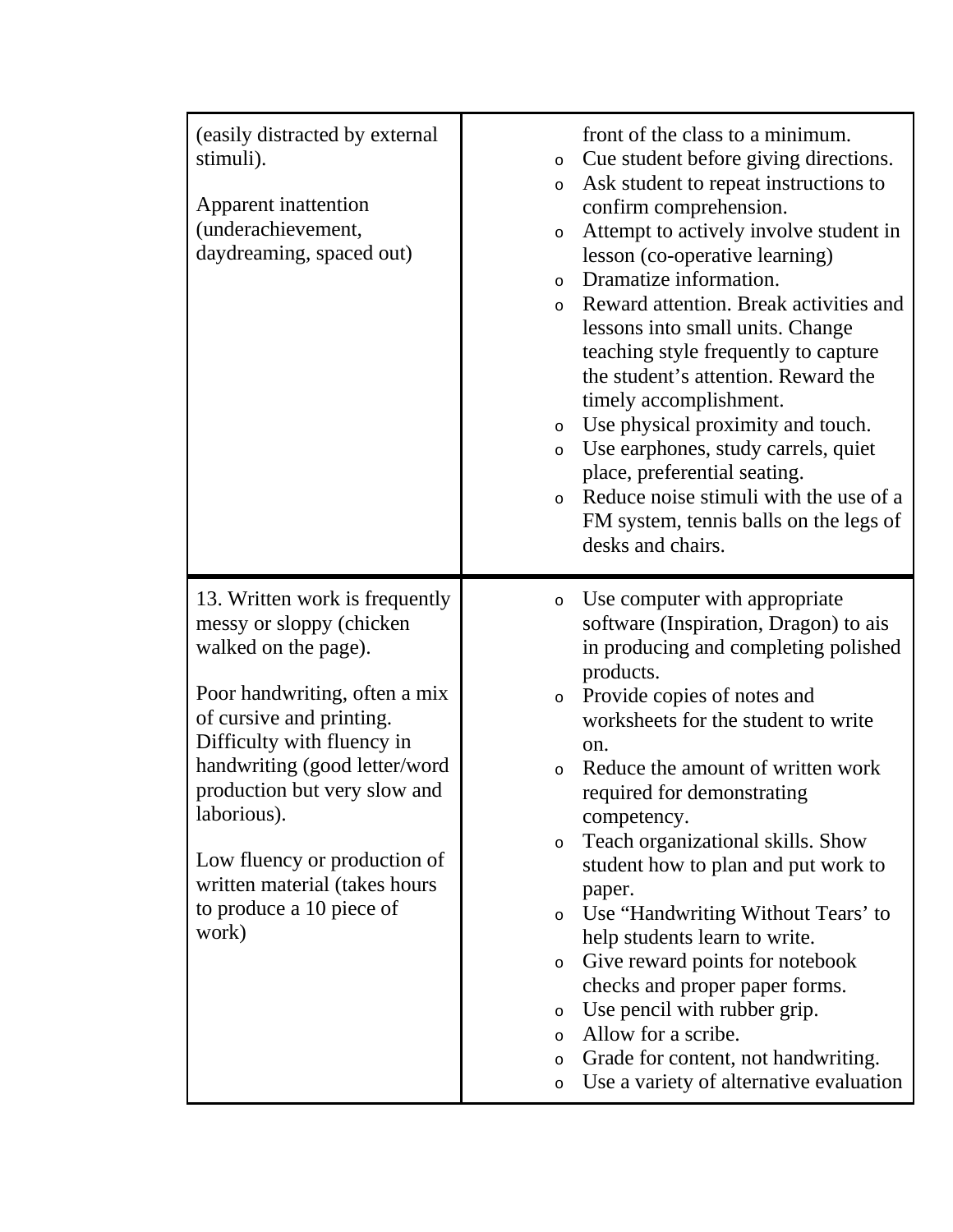|                                                                                                                                                                                                                                                     | formats instead of the written<br>response that may include oral, visual<br>presentation, tape recorder, film.<br>Do not penalize a student for mixing<br>$\circ$<br>cursive with printing. Be happy to<br>have any output and praise the<br>student for their effort.<br>Allow for shorter assignments<br>$\circ$<br>(quality vs quantity)<br>Allow extra time.<br>$\Omega$                         |
|-----------------------------------------------------------------------------------------------------------------------------------------------------------------------------------------------------------------------------------------------------|------------------------------------------------------------------------------------------------------------------------------------------------------------------------------------------------------------------------------------------------------------------------------------------------------------------------------------------------------------------------------------------------------|
| 14. Poorly developed study<br>skills.                                                                                                                                                                                                               | Teach study skills specific to each<br>$\circ$<br>subject area.<br>Provide notes and study sheets.<br>$\circ$<br>Teach skills like skimming texts to<br>$\circ$<br>get the main information, making a<br>picture or anagram to remember<br>specific facts, highlighting of main<br>ideas and important information.<br>Provide models to study, especially in<br>$\circ$<br>mathematics and science. |
| 15. Poor self-monitoring<br>(careless errors in spelling,<br>arithmetic, reading)                                                                                                                                                                   | Teach specific methods of self-<br>$\circ$<br>monitoring look-listen-stop. He<br>cannot hear is he is not attending to<br>you.<br>Work with student on proof reading.<br>$\circ$<br>It is very difficult to see your own<br>mistakes. Do not have another student<br>mark their work as it can lead to low<br>self esteem and poor peer relations.                                                   |
| 16. Difficulty participating in<br>class without being<br>interruptive, unable to work<br>quietly, inappropriately seeks<br>attention(class clown,<br>excessive exaggerated motor<br>movements to gain attention,<br>butts into activities of other | Preferential seating close to the<br>$\circ$<br>teacher.<br>Reward appropriate behaviour (Catch<br>$\circ$<br>him being good).<br>Use study carrel if appropriate for<br>$\circ$<br>quiet work but not as a constant<br>isolation booth.<br>Use chewing gum, sour candies or<br>$\circ$                                                                                                              |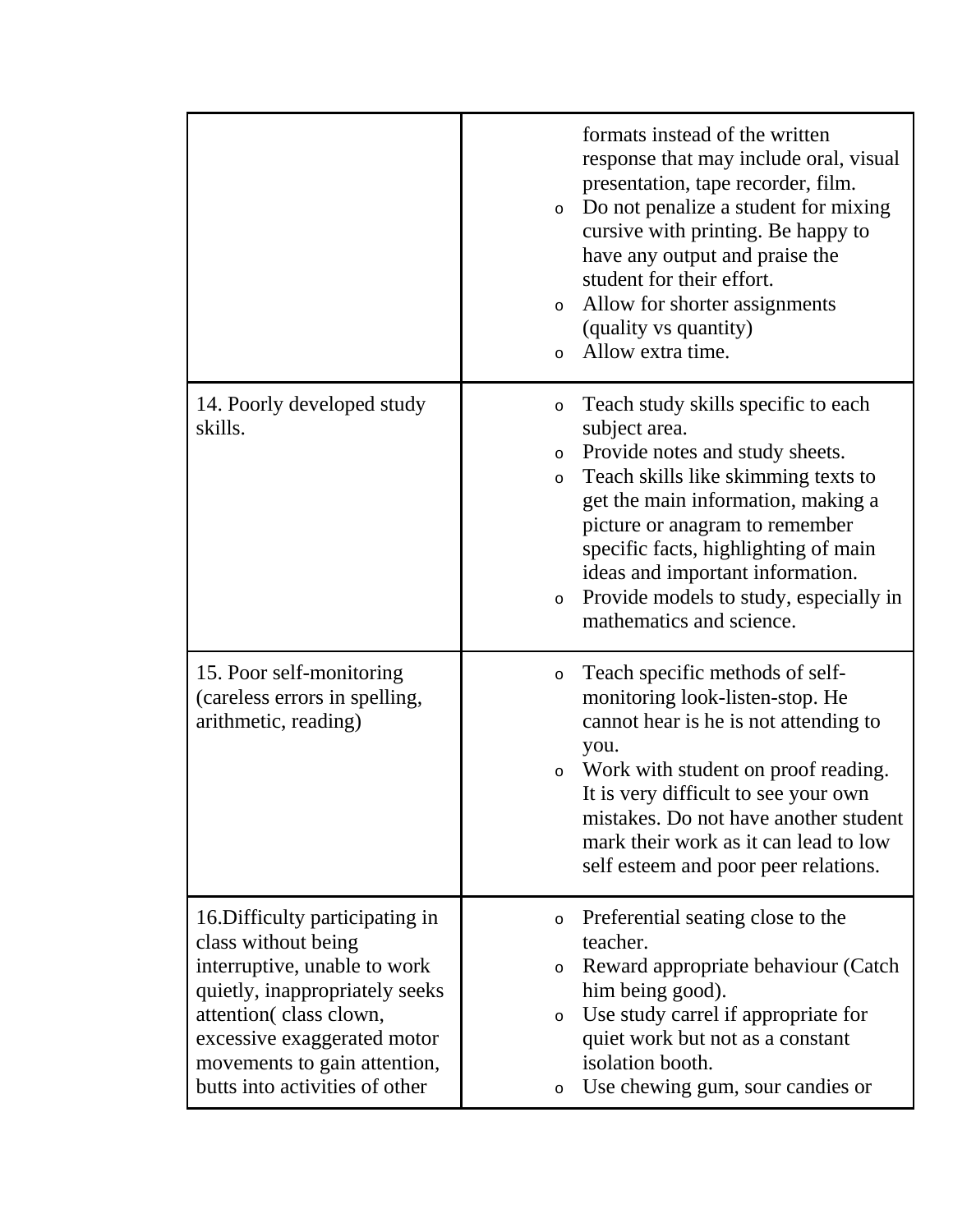| groups, needles others) being<br>interruptive, unable to work<br>quietly, inappropriately seeks<br>attention(class clown,<br>excessive exaggerated motor<br>movements to gain attention,<br>butts into activities of other<br>groups, needles others) | straw to chew on as they may aid<br>concentration.<br>Show student (modeling) how to gain<br>$\circ$<br>other's attention in an appropriate<br>manner.<br>Catch the student being appropriate<br>$\circ$<br>and reward the good behaviour.<br>Give him a job (attendance, door<br>$\circ$<br>person) which requires him to take<br>some responsibility and praise even<br>the smallest success.<br>Ignore minor behaviour issues and do<br>$\circ$<br>not dwell on them. Set him up for<br>success.                                |
|-------------------------------------------------------------------------------------------------------------------------------------------------------------------------------------------------------------------------------------------------------|------------------------------------------------------------------------------------------------------------------------------------------------------------------------------------------------------------------------------------------------------------------------------------------------------------------------------------------------------------------------------------------------------------------------------------------------------------------------------------------------------------------------------------|
| 17. Frequent excessive<br>talking.                                                                                                                                                                                                                    | Teach student hand signals and use<br>$\circ$<br>them to tell the student when they<br>need to be quiet.<br>Make sure the student is praised for<br>$\circ$<br>appropriate behaviour and reinforce<br>listening.<br>Reward each step in the process. Start<br>$\circ$<br>by explaining the procedure to answer<br>a question. Then move to answering<br>when they raise their hand. Then add<br>the part about answering when their<br>name is called. It is slow and will<br>need lots of positive praise for each<br>small step. |
| 18. Difficulty with transitions<br>(from activity to activity or<br>class to class), takes an<br>excessive amount of time to<br>find pencil, gives up, refuses<br>to leave previous task,<br>appears agitated during<br>change.                       | Supervise transitions with care and<br>$\circ$<br>cueing 5-10 minutes before changes.<br>Give advance warning when a<br>transition is going to take place.<br>Transition routines may need to be<br>$\circ$<br>repeated many times before they<br>become routine for an ADHD child.<br>Use visual schedules posted in the<br>$\circ$<br>class or on top of the desk.<br>Specifically state and display the list<br>$\circ$                                                                                                         |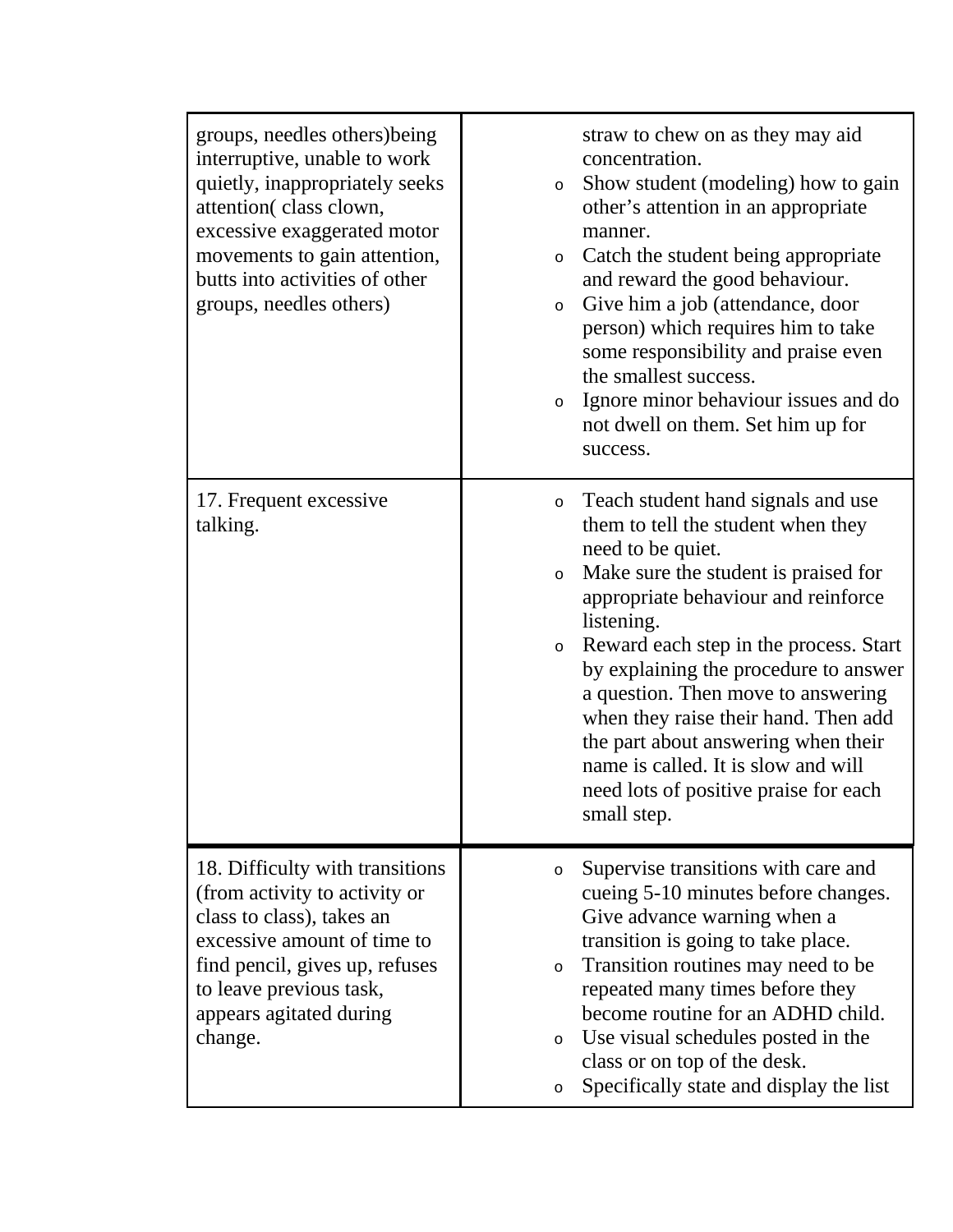|                                                                                  | of materials needed until a routine id<br>developed. Have specific locations<br>for all materials (pencil case,<br>notebook tabs, separate binders for<br>each subject)<br>List steps necessary to complete each<br>$\circ$<br>assignment. Make the steps<br>reasonable and attainable.<br>Arrange for an organized peer helper.<br>$\circ$<br>Have student come into class a few<br>$\circ$<br>minutes early to prevent problems in<br>the highly stimulating unstructured<br>times such as school entry. Most<br>problems are going to occur at recess,<br>lunchtime, and in the hallways. Be<br>aware and set the student up for<br>success. These can be very anxious<br>times for ADHD students. |
|----------------------------------------------------------------------------------|-------------------------------------------------------------------------------------------------------------------------------------------------------------------------------------------------------------------------------------------------------------------------------------------------------------------------------------------------------------------------------------------------------------------------------------------------------------------------------------------------------------------------------------------------------------------------------------------------------------------------------------------------------------------------------------------------------|
| 19. Difficulty remaining<br>seated or in a particular<br>position when required. | Give student frequent opportunities to<br>$\circ$<br>get up and move around. Allow space<br>for movement.<br>Arrange a cue with the student that<br>$\circ$<br>acknowledges his need to go for a<br>walk, drink or deliver a message with<br>the knowledge that he will return and<br>start back to work with your help.                                                                                                                                                                                                                                                                                                                                                                              |
| 20. Frequent fidgeting with<br>hands, feet or objects,<br>squirming in seat      | Break tasks down inot small<br>$\Omega$<br>increments and give frequent positive<br>reinforcement for accomplishments<br>(this behaviour is often due to<br>frustration).<br>Allow alternative movement when<br>$\circ$<br>possible.<br>Give challenging tasks which vary<br>$\circ$<br>frequently.<br>Give students a squeeze ball or play<br>$\circ$<br>dough to manipulate while you teach<br>the lesson.                                                                                                                                                                                                                                                                                          |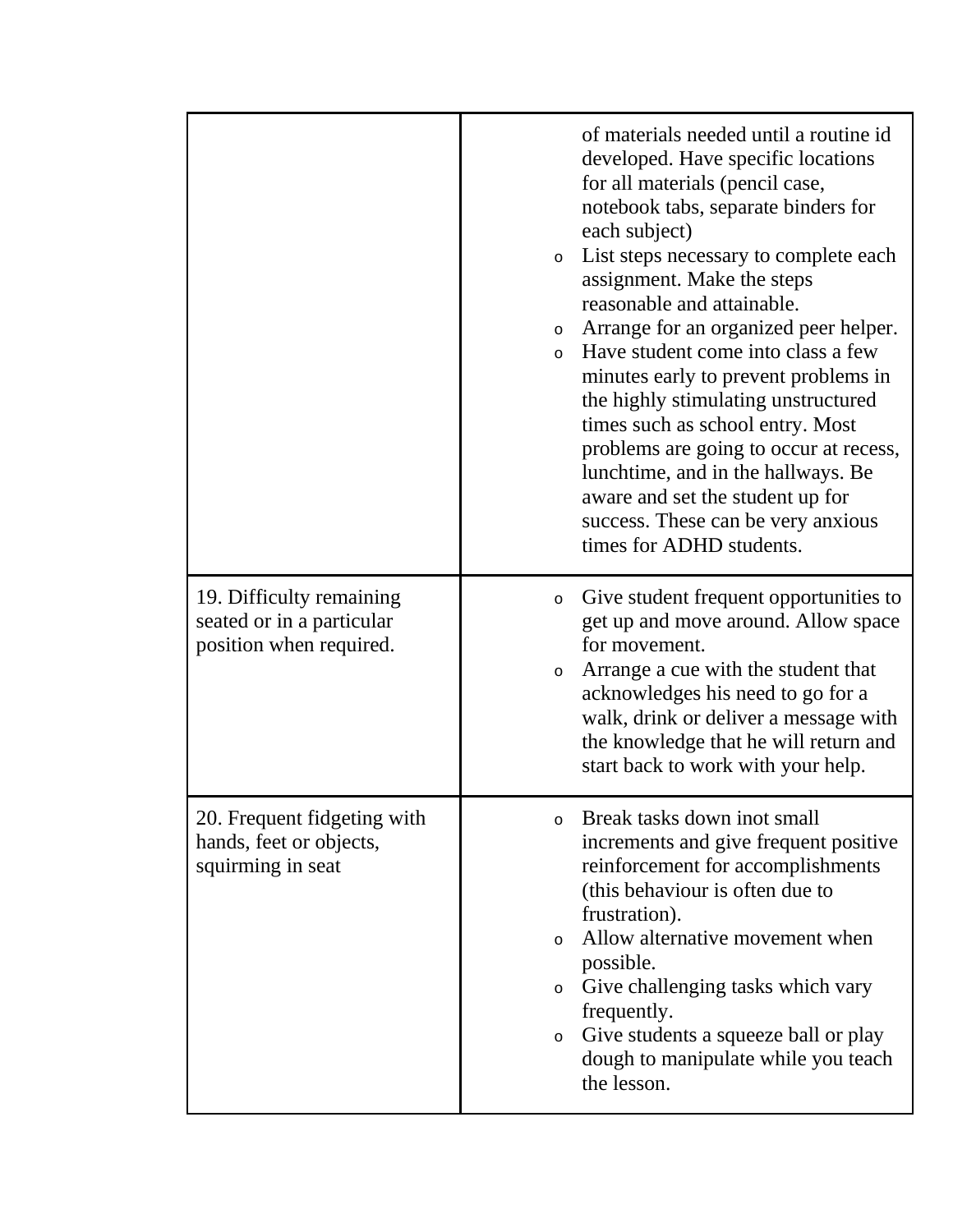| 21. Agitiation under pressure<br>and competition (athletic or<br>academic)                                           | Stress effort and enjoyment for self,<br>$\circ$<br>rather than competition with others.<br>Select sports where he can be the<br>$\circ$<br>goalie or defense so that he has the<br>whole game in front of him. He will<br>be frustrated with trying to absorb all<br>the stimuli if he must concentrate on<br>play in the offensive and defensive<br>ends at the same time.<br>Minimize anxiety triggers, especially<br>$\circ$<br>the multi sensory stimuli.<br>Gymnasiums can be very stressful for<br>the ADHD student as the sounds can<br>be very mixed and hard to process.<br>Avoid the one minute math drill.<br>$\circ$<br>Minimize timed activities, structure<br>class for team effort and co-operation. |
|----------------------------------------------------------------------------------------------------------------------|----------------------------------------------------------------------------------------------------------------------------------------------------------------------------------------------------------------------------------------------------------------------------------------------------------------------------------------------------------------------------------------------------------------------------------------------------------------------------------------------------------------------------------------------------------------------------------------------------------------------------------------------------------------------------------------------------------------------|
| 22. In appropriate behaviours<br>in a team or large group sport<br>or athletic activity (difficulty<br>waiting turn) | Give the student a responsible job<br>O<br>(team captain, care of equipment,<br>score keeping) Consider a leadership<br>role.<br>Have student close to the teacher.<br>$\circ$<br>Check to see if student understood<br>$\circ$<br>directions.<br>Praise student when he can delay<br>$\circ$<br>gratification.<br>Divert attention with other tasks to<br>change behaviour.                                                                                                                                                                                                                                                                                                                                         |
| 23. Frequently involved in<br>physically dangerous<br>activities without considering<br>consequences.                | Anticipate dangerous situations and<br>O<br>plan in advance.<br>Stress look-listen-stop.<br>$\circ$<br>Pair with a responsible peer.<br>O<br>Discuss the dangers with the child.<br>$\circ$<br>Repeat cautions as they are accidents<br>looking for a place to happen.                                                                                                                                                                                                                                                                                                                                                                                                                                               |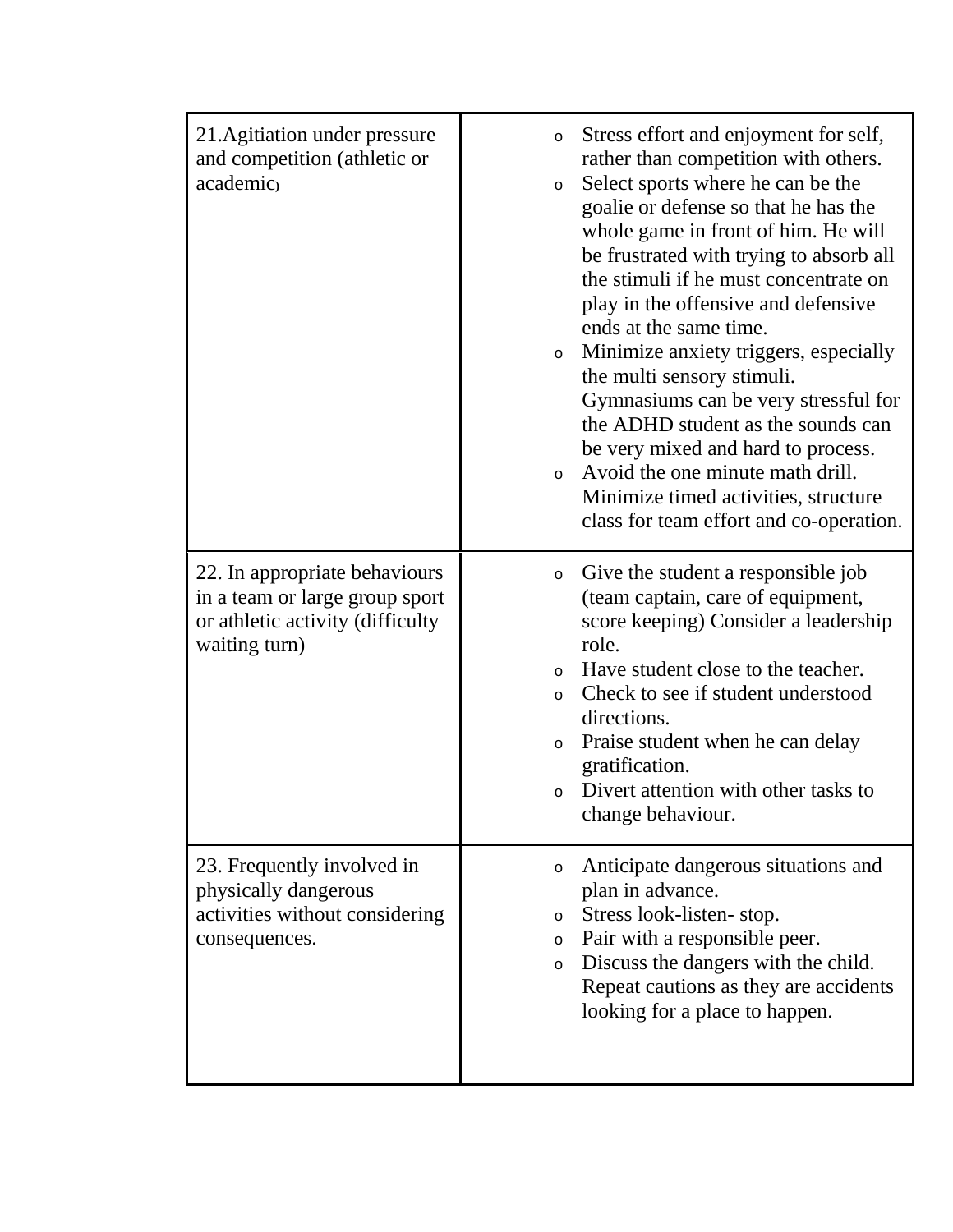| 24. Poor adult interactions.<br>Defies authority. Lacks social<br>ability to engage other peers<br>in play.                       | Provide positive attention.<br>$\circ$<br>Provide social opportunities where<br>$\circ$<br>you can guide successful integration<br>into the group.<br>Do social autopsy on inappropriate<br>$\circ$<br>behaviour and help them understand<br>how they could have done it better.<br>Avoid embarrassment and try to<br>remain positive. It will take lots of<br>practice. Suggest ways of improving<br>the situation and be sure to model the<br>behaviour you want.                                                                                                            |
|-----------------------------------------------------------------------------------------------------------------------------------|--------------------------------------------------------------------------------------------------------------------------------------------------------------------------------------------------------------------------------------------------------------------------------------------------------------------------------------------------------------------------------------------------------------------------------------------------------------------------------------------------------------------------------------------------------------------------------|
| 25. Frequent self-putdowns,<br>poor personal care and<br>posture, negative comments<br>about self and others, low<br>self-esteem. | Structure for success. Set student up<br>$\circ$<br>so as to allow student to show his<br>strength. Use what is good at to build<br>a successful program.<br>Train student in self-monitoring,<br>$\circ$<br>teach self-questioning strategies.<br>Reinforce improvements. (What am I<br>doing? How will it affect others?)<br>Give positive recognition where ever<br>$\circ$<br>possible, especially in front of peers.                                                                                                                                                      |
| 26. Difficulty using<br>unstructured time – recess,<br>hallways, lunchroom, locker<br>room, library, assembly                     | Have student enter school early.<br>$\circ$<br>Lining up is often a trigger itself.<br>Give the student a useful job and<br>$\circ$<br>praise when he completes it.<br>(shelving books in library, collecting<br>sports equipment)<br>Provide student with a definite<br>$\circ$<br>purpose for activity. (We are going to<br>the library to)<br>Give transition time warnings and<br>$\circ$<br>remind student of what is expected.<br>At recess encourage group games.<br>$\circ$<br>Encourage participation in activities<br>$\circ$<br>and clubs at lunch or after school. |
| 27. Losing things necessary                                                                                                       | Help students to organize. Frequently<br>$\circ$                                                                                                                                                                                                                                                                                                                                                                                                                                                                                                                               |